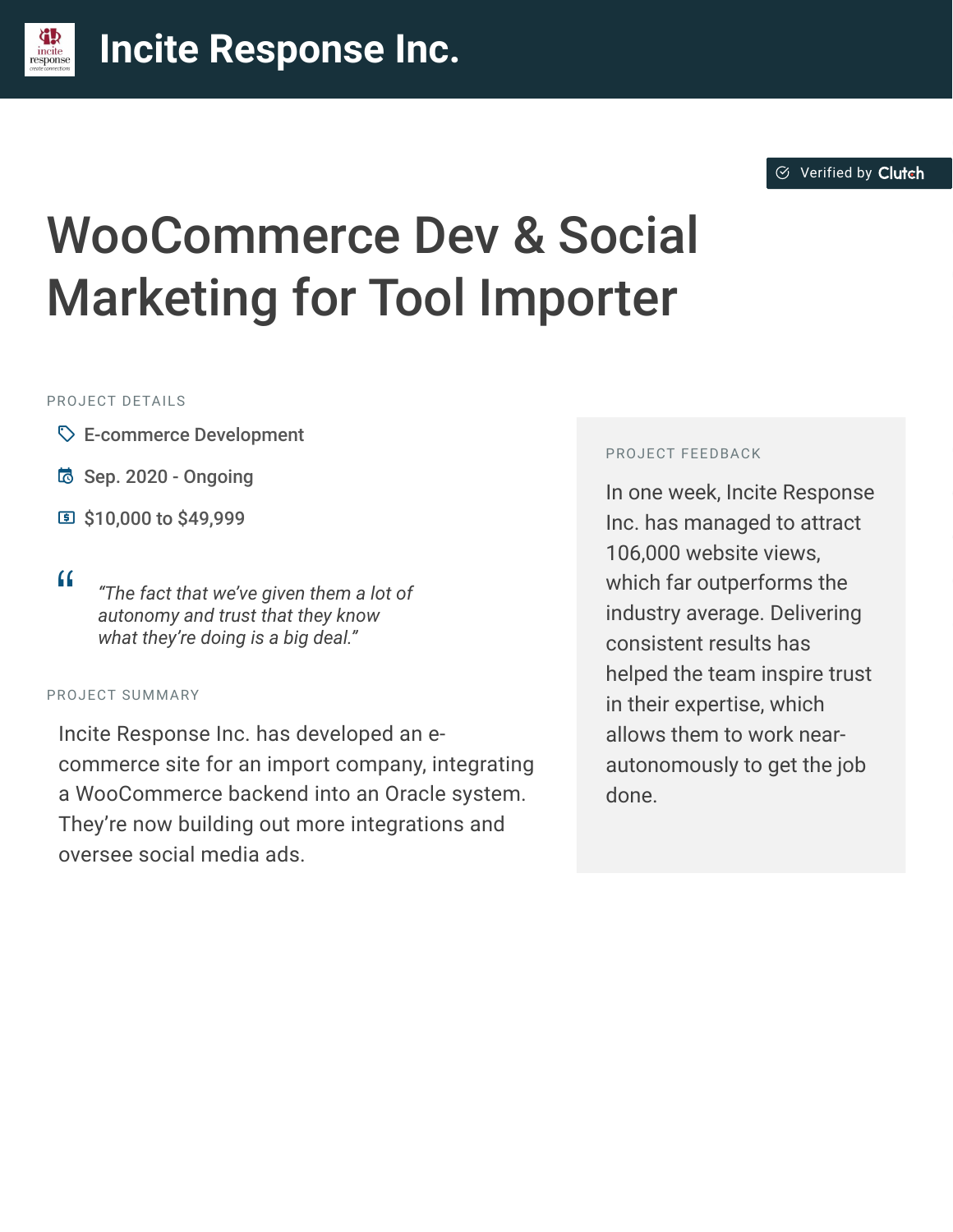#### **[I](https://clutch.co/profile/incite-response-0?utm_source=case_studies&utm_medium=logo)ncite Response Inc.** incite<br>response

# The Client

## Introduce your business and what you do there.

I'm the director of marketing at an import company based in Seattle called Steel Vision Tools. Our primary business is hand tools and equipment, which we import, market, package, and sell to brick-and-mortar retailers.

# The Challenge

#### What challenge were you trying to address with Incite Response Inc.?

As a lot of people have been doing these days, we're trying to pivot into more of an online presence in the wake of COVID-19. Our previous hand tools and equipment site wasn't e-commercecapable, so we relied on Incite Response Inc. to build it out.



#### CLIENT RATING

5.0 Overall Score

| Quality:            |  | 5.0 |
|---------------------|--|-----|
| Schedule:           |  | 5.0 |
| Cost:               |  | 5.0 |
| <b>Would Refer:</b> |  | 5.0 |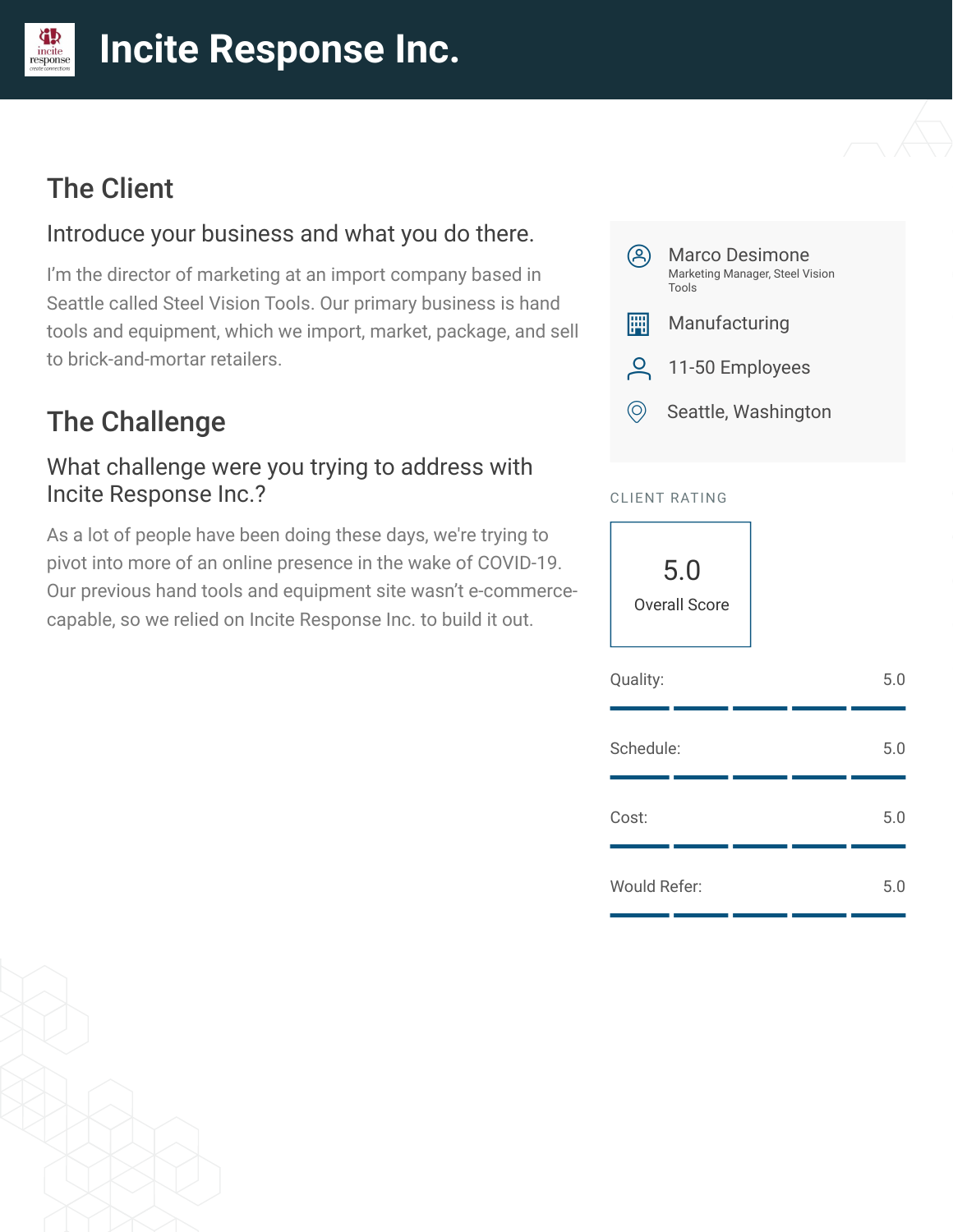# The Approach

incite

#### What was the scope of their involvement?

Incite Response Inc. has basically created a new website for us using our provided photos and copy. They've really taken it to the next level in terms of site navigation and features. It's now a fully ecommerce-capable solution that has a WooCommerce backend and integrates with our in-house Oracle system. Currently, they're working on more integrations with Amazon, Wal-Mart, Home Depot, and ShipStation.

Outside of that, they've helped us maximize our site speed so that it would get factored into Google's algorithm. There have been a lot of little elements like that that they've optimized, and those details can make a big difference. They also manage our social media marketing and write copy for daily responses to comments.

## What is the team composition?

We've worked with six people from their company. I primarily deal with Laura (VP) and David (President). Then, there's a woman who oversees our progress on our social media marketing efforts and website analytics. Another woman helps us write copy for our social media ads. Finally, they have a man in California who helps us with our site integrations and in-house Oracle system.

## How did you come to work with Incite Response Inc.?

There are lots of companies in my area that provide these types of development and marketing services. We narrowed our shortlist down to about 3–4 candidates and had conference calls with each. Incite Response Inc. stood out because we really liked what they had to say. The team was very open and easy to talk to, so it seemed like they were the best fit for us.

## How much have you invested with them?

We've spent at least \$30,000.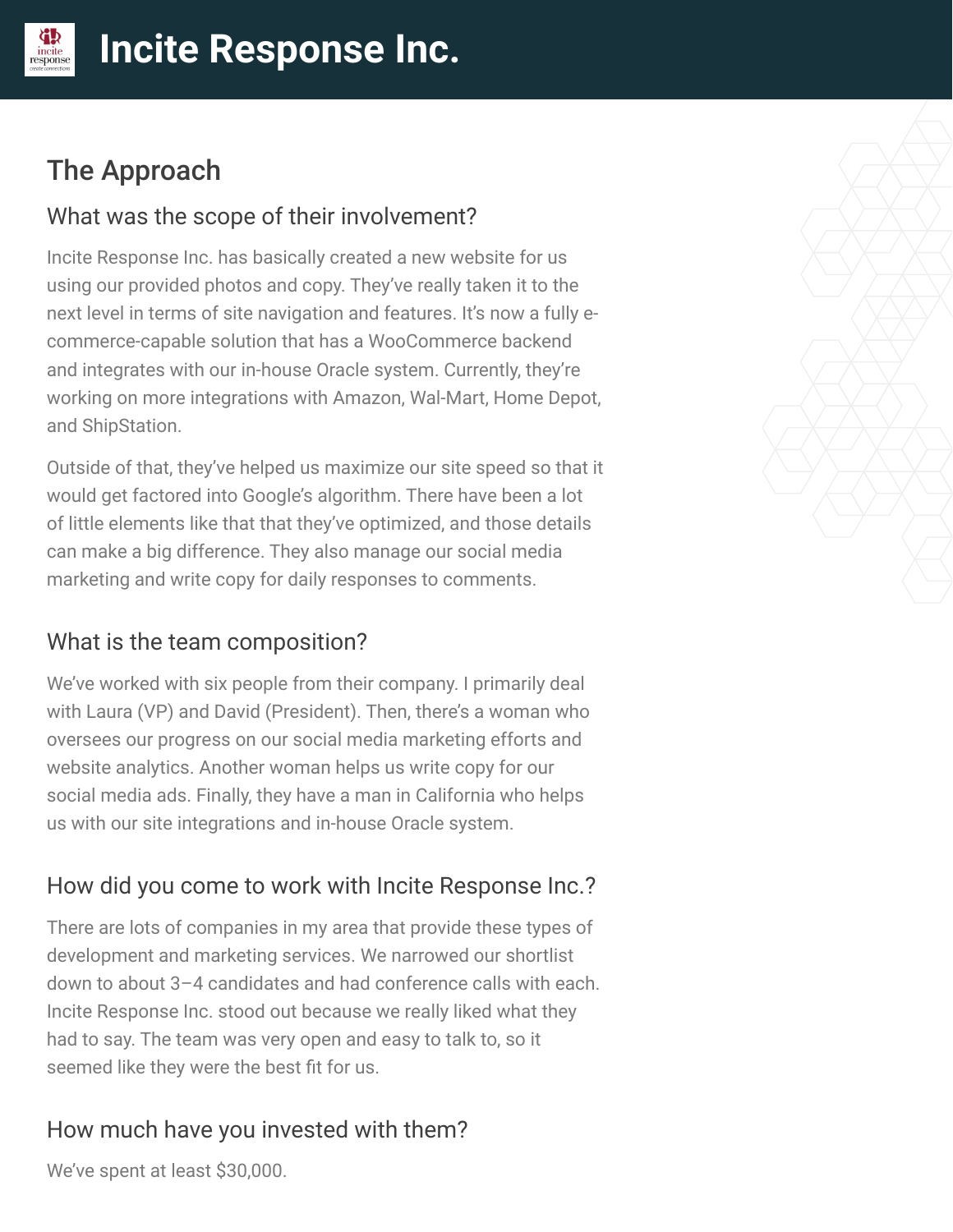#### What is the status of this engagement?

They've been working with us since September 2020.

# The Outcome

#### What evidence can you share that demonstrates the impact of the engagement?

The amount of traffic that's been pushed to our social media and website is a great example of Incite Response Inc.'s impact on our company. In one week, we've received 106,000 views for our website when the average used to be a quarter of that per month. These results are way above the industry average.

Their team has used their experience to really guide us and point us in the right direction. Thanks to them, we have a better understanding of effective digital marketing tactics and how people behave online.

#### How did Incite Response Inc. perform from a project management standpoint?

They strike a good balance on meetings, scheduling Zoom calls only when they have something important to say. Otherwise, they're in daily communication with myself and my team.

## What did you find most impressive about them?

The most important thing is the trust we have in them. We've received a lot of warnings about ineffective social media marketing companies that charge an exorbitant amount of money only to take a long time to produce results, if there even are any.

Incite Response Inc. isn't like that. The fact that we've given them a lot of autonomy and trust that they know what they're doing is a big deal. They've shown discretion with their spending and how they represent my company, and it's been helpful not having to constantly monitor their work.